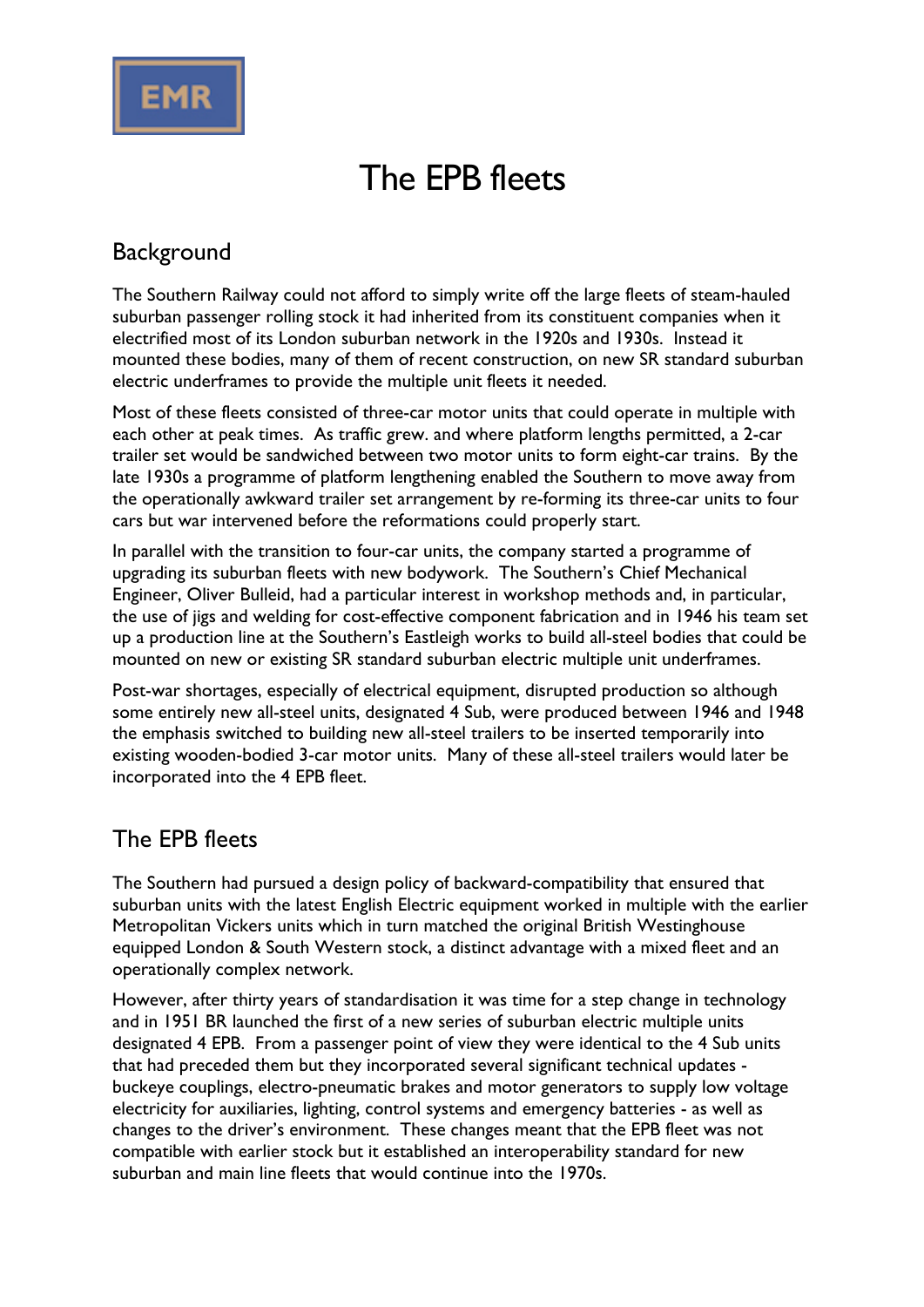

The Southern's programme of building new all-steel bodies on recovered and refurbished pre-war underframes and bogies still had a long way to go so the Eastleigh Works production line continued in operation until 1959, turning out 'new' EPB stock to the original 1946 Southern Railway design alongside wholly new BR standard EPB electric multiple units.

#### 4 EPB

A total of 213 SR 4 EPB units were built in batches between 1951 and 1957. Typically the process involved stripping a 4-car suburban unit of its wooden bodywork, refurbishing the underframe and bogies, fitting new EPB-type underframe equipment and constructing new all-steel bodywork from fabricated components. In some cases the fourth car would be a post-war all-steel augmentation trailer, in which case the recently built car would simply be overhauled with brakes and control cabling modified to EPB standard.

4 EPB units, like the post-war all-steel 4 Subs that had preceded them, were formed of two driving motor coaches with a guard's van and an eight-bay saloon flanking a 10-bay saloon trailer and a 10-compartment trailer. (Units 5005, 5008 and 5220 inherited 9-compartment former augmentation trailers.)

The first batch, units 5001-5053, were delivered between December 1951 and October 1952. They were originally equipped with non-standard 9ft wheelbase 'Eastern' type motor bogies but in the 1960s they acquired Central-type motor bogies from scrapped pre-war suburban units.

Subsequent batches, numbered 5101 to 5260, were built between December 1953 and April 1957, and had the de-facto standard 'Central' type that is represented by Eastleigh Model Rail motor bogies.

The early batches, 5001-5053 and 5101-5137, perpetuated the high roofline of the 4 Sub units but with a lower rainstrip over the driving cab side window and guard's van doors whereas units 5138-5260 and the subsequent 2-car units all had a rainstrip just above the doors and the grey paint of the roof was carried down to this level, giving these units a more conventional appearance and one that better matched the BR standard EPB fleets.

#### 2 Hap and 2 EPB

By 1957 all of the former 3-car motor units with pre-Grouping bodywork on SR standard underframes had been rebuilt as all-steel 4 Sub or 4 EPB units and attention switched to the 2 Nol fleet, 70 two-car units with London & South Western Railway bodywork then operating Waterloo-Windsor/Weybridge services and secondary routes in the Brighton area. The old bodywork was removed and new SR-style all-steel bodies constructed on the SR standard underframes.

36 of these 'new' units were destined for the Kent Coast electrification project and designated 2 Hap. The motor coach was similar to the 4 EPB motor coaches except that the eight-bay saloon was divided into two saloons of 4 bays and the guard's van was provided with a second periscope. The trailer comprised driving cab and vestibule, a third class coupé or half-compartment, four third class and three first class compartments and a lavatory, all linked by a side corridor.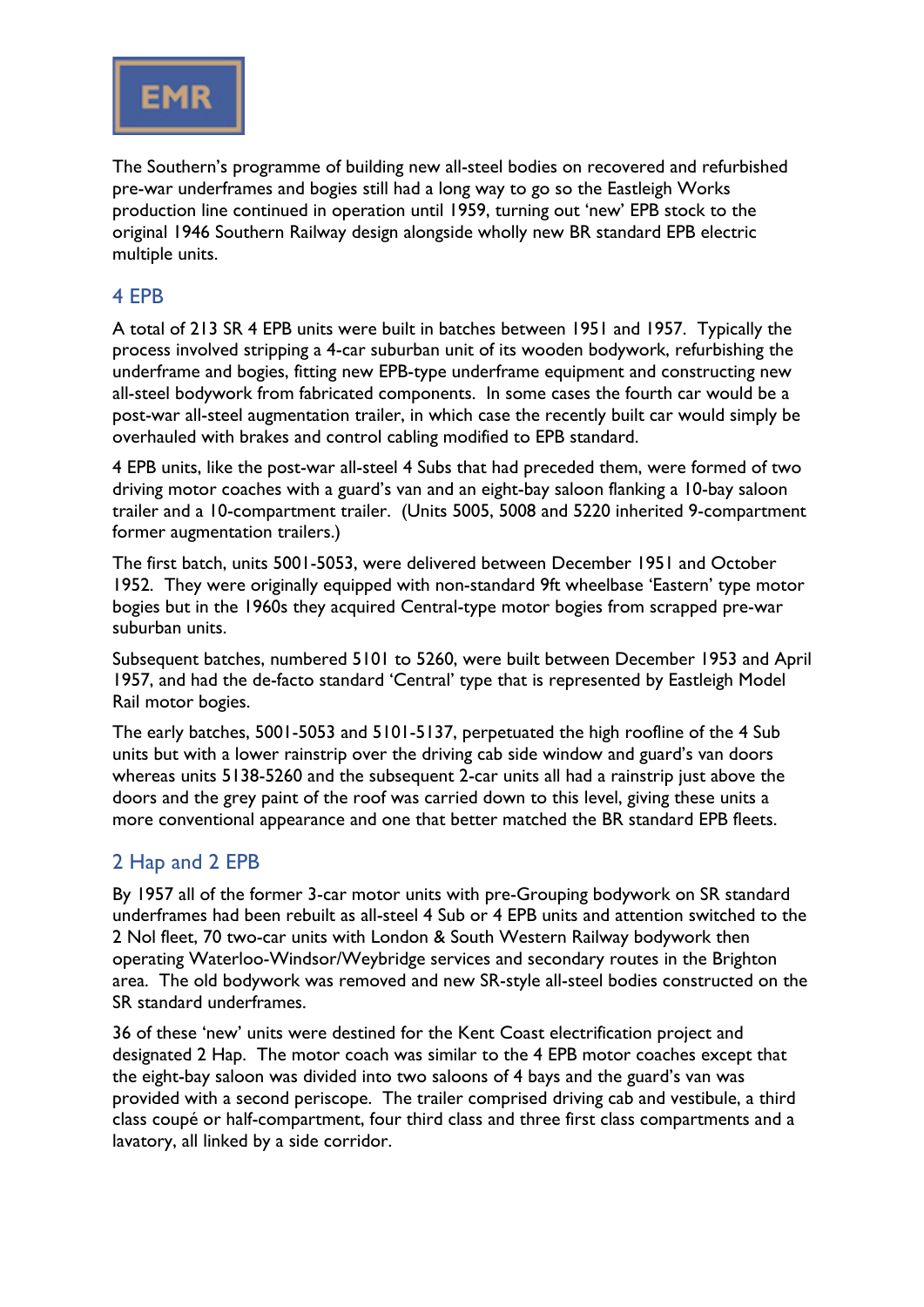

A further 34 units, intended for the Waterloo-Windsor/Weybridge route, had the same motor coach as the 2 Haps but paired with a driving trailer with a four-bay and a five-bay saloon. These units were designated 2 EPB.

#### Deployment

4 EPB units operated suburban routes in all three London districts, East, Central and West. Peak loadings were particularly severe on Eastern section routes so platforms were extended and a fleet of BR standard 2 EPB units constructed to form ten car trains, typically formed of two SR-type 4 EPB units and a BR standard 2 EPB. From 1958, when the ten-car scheme was complete, EPBs monopolised inner suburban routes from Charing Cross and Cannon Street.

The 36 SR-type 2 Hap units were allocated to the Eastern section where they operated interchangeably with BR standard 2 Haps, displacing the 2 Hal fleet on routes to Gillingham and Maidstone (East and West) and operating local services on the newly electrified Kent Coast network. Some units were briefly transferred to the South Western division before, all 36 units transferred to Brighton in 1972, displacing 4 Cor units on Coastway services. Four years later their first class compartments were declassified and the units were allocated to Central Division suburban services until large scale withdrawals commenced in the 1980s.

The SR-type 2 EPB units were split between the Waterloo-Windsor/Weybridge route that had for so long been covered by their 2 Nol predecessors and Central Division operations to Caterham and Tattenham Corner. Windsor/Weybridge 2 EPBs migrated to the Central and Eastern Divisions in the 1970s, some operating North London Line services whilst based at Selhurst.

During the 1980s many SR-type 4 EPB and 2 EPB units were given an interior facelift and a number of additional 4 EPBs were created by pairing motor coaches from disbanded SRtype 2 Hap units with saloon trailers from withdrawn 4 Sub units. Extensive reformations also included replacing 4 EPB compartment trailers with saloon vehicles to improve passenger personal security.

SR-type 4 EPB and 2 EPB units remained in service on the South Eastern Division until the early 1990s when they were displaced by the new Networker fleet.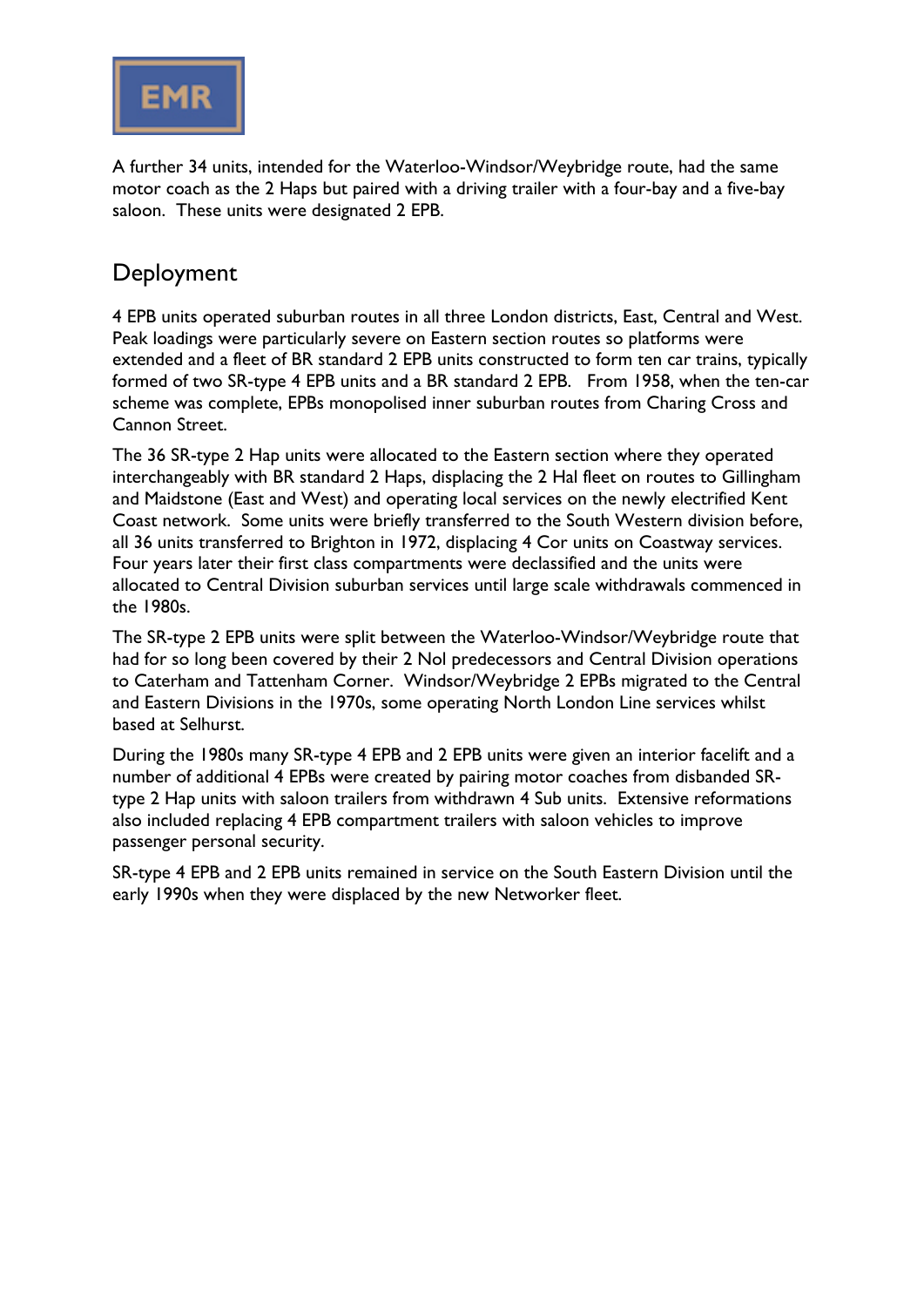

## Unit and vehicle numbers

# 4 EPB (before extensive reformations and facelifting in the 1980s)

| Date<br>formed | Unit<br>number | Motor<br>brake<br>third | Saloon<br>trailer<br>third | Compartment<br>trailer third | Motor<br>brake<br>third | Withdrawn,<br>disbanded or<br>reformed |
|----------------|----------------|-------------------------|----------------------------|------------------------------|-------------------------|----------------------------------------|
| 1953           | 5101           | 14201                   | 15154                      | 15179                        | 14202                   | 1985                                   |
| 1953           | 5102           | 14203                   | 15155                      | 15180                        | 14204                   | 1984                                   |
| 1954           | 5103           | 14205                   | 15156                      | 15181                        | 14206                   | 97                                     |
| 1954           | 5104           | 14207                   | 15157                      | 15182                        | 14208                   | 1981                                   |
| 1954           | 5105           | 14209                   | 15158                      | 15183                        | 14210                   | 1988                                   |
| 1954           | 5106           | 14211                   | 15234                      | 15184                        | $14212$                 | 1985                                   |
| 1954           | 5107           | 14213                   | 15235                      | 15185                        | 14214                   | 1985                                   |
| 1954           | 5108           | 14215                   | 15236                      | 15186                        | 14216                   | 1986                                   |
| 1954           | 5109           | $14217$                 | 15237                      | 15187                        | 14218                   | 1986                                   |
| 1954           | 5110           | 14219                   | 15238                      | 15188                        | 14220                   | 1985                                   |
| 1954           | 5111           | 14221                   | 15239                      | 15189                        | 14222                   | 1988                                   |
| 1954           | 5112           | 14223                   | 15240                      | 15190                        | 14224                   | 1986                                   |
| 1954           | 5113           | 14225                   | 15241                      | 15191                        | 14226                   | 1969                                   |
| 1954           | 5114           | 14227                   | 15242                      | 15192                        | 14228                   | 1981                                   |
| 1954           | 5115           | 14229                   | 15243                      | 15193                        | 14230                   | 1988                                   |
| 1954           | 5116           | 14231                   | 15244                      | 15194                        | 14232                   | 1988                                   |
| 1954           | 5117           | 14233                   | 15245                      | 15195                        | 14234                   | 1988                                   |
| 1954           | 5118           | 14235                   | 15246                      | 15196                        | 14236                   | 1983                                   |
| 1954           | 5119           | 14237                   | 15247                      | 15197                        | 14238                   | 1988                                   |
| 1954           | 5120           | 14239                   | 15248                      | 15198                        | 14240                   | 1992                                   |
| 1954           | $5121$         | 14241                   | 15249                      | 15199                        | 14242                   | 1988                                   |
| 1954           | 5122           | 14243                   | 15250                      | 15200                        | 14244                   | 97                                     |
| 1954           | $5123$         | 14245                   | 15251                      | 15201                        | 14246                   | 1985                                   |
| 1954           | $5124$         | 14247                   | 15252                      | 15202                        | 14248                   | 1988                                   |
| 1954           | 5125           | 14249                   | 5253                       | 15203                        | 14250                   | 1985                                   |
| 1954           | 5126           | 14251                   | 15254                      | 15204                        | 14252                   | 1985                                   |
| 1954           | $5127$         | 14253                   | 15255                      | 15205                        | 14254                   | 1985                                   |
| 1954           | 5128           | 14255                   | 15256                      | 15206                        | 14256                   | 1985                                   |
| 1954           | 5129           | 14257                   | 15257                      | 15207                        | 14258                   | 1988                                   |
| 1954           | 5130           | 14259                   | 15258                      | 15208                        | 14260                   | 1973                                   |
| 1954           | 5131           | 14261                   | 15259                      | 15209                        | 14262                   | 1981                                   |
| 1954           | 5132           | 14263                   | 15260                      | 15210                        | 14264                   | 1985                                   |
| 1954           | 5133           | 14265                   | 15261                      | 15211                        | 14266                   | 1976                                   |
| 1954           | 5134           | 14267                   | 15262                      | 15212                        | 14268                   | 1980                                   |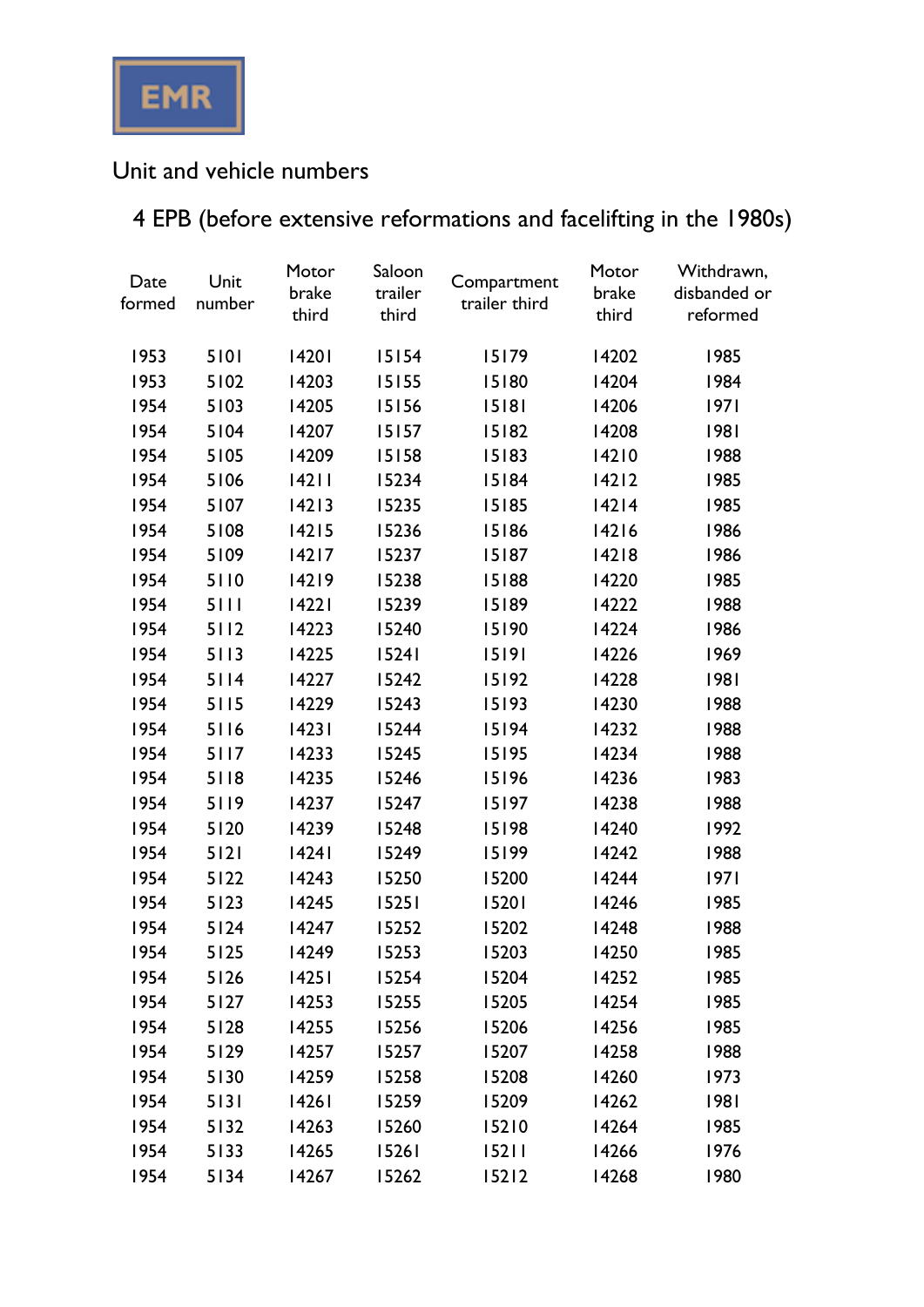EMR

| 1954 | 5135   | 14269 | 15263 | 15213   | 14270 | 1986 |
|------|--------|-------|-------|---------|-------|------|
| 1954 | 5136   | 427   | 15264 | $15214$ | 14272 | 1988 |
| 1954 | 5137   | 14273 | 15265 | 15215   | 14274 | 1970 |
| 1954 | 5138   | 14275 | 15266 | 15216   | 14276 | 1981 |
| 1954 | 5139   | 14277 | 15267 | 15217   | 14278 | 1980 |
| 1954 | $5140$ | 14279 | 15268 | 15218   | 14280 | 1987 |
| 1954 | 5141   | 14281 | 15269 | 15219   | 14282 | 1961 |
| 1954 | $5142$ | 14283 | 15270 | 15220   | 14284 | 1987 |
| 1954 | 5143   | 14285 | 15271 | 15221   | 14286 | 1970 |
| 1954 | $5144$ | 14287 | 15272 | 15222   | 14288 | 1988 |
| 1954 | $5145$ | 14289 | 15273 | 15223   | 14290 | 1988 |
| 1954 | $5146$ | 14291 | 15274 | 15224   | 14292 | 1976 |
| 1954 | $5147$ | 14293 | 15275 | 15225   | 14294 | 1988 |
| 1955 | $5148$ | 14295 | 15276 | 15226   | 14296 | 1985 |
| 1955 | 5149   | 14297 | 15277 | 15227   | 14298 | 1980 |
| 1955 | 5150   | 14299 | 15278 | 15228   | 14300 | 1985 |
| 1955 | $5151$ | 14301 | 15279 | 15229   | 14302 | 1988 |
| 1955 | 5152   | 14303 | 15280 | 15230   | 14304 | 1980 |
| 1955 | 5153   | 14305 | 15281 | 15231   | 14306 | 1985 |
| 1955 | 5154   | 14307 | 15282 | 15232   | 14308 | 1988 |
| 1955 | 5155   | 14309 | 15283 | 15233   | 14310 | 1985 |
| 1955 | 5156   | 14311 | 15334 | 15284   | 14312 | 1985 |
| 1955 | 5157   | 14313 | 15335 | 15285   | 14314 | 1980 |
| 1955 | 5158   | 14315 | 15336 | 15286   | 14316 | 1985 |
| 1955 | 5159   | 14317 | 15337 | 15287   | 14318 | 1988 |
| 1955 | 5160   | 14319 | 15338 | 15288   | 14320 | 1988 |
| 1955 | 5161   | 14321 | 15339 | 15289   | 14322 | 1983 |
| 1955 | 5162   | 14323 | 15340 | 15290   | 14324 | 1975 |
| 1955 | 5163   | 14325 | 15341 | 15291   | 14326 | 1985 |
| 1955 | 5164   | 14327 | 15342 | 15292   | 14328 | 1961 |
| 1955 | 5165   | 14329 | 15343 | 15293   | 14330 | 1985 |
| 1955 | 5166   | 14331 | 15344 | 15294   | 14332 | 1988 |
| 1955 | 5167   | 14333 | 15345 | 15295   | 14334 | 1970 |
| 1955 | 5168   | 14335 | 15346 | 15296   | 14336 | 1987 |
| 1955 | 5169   | 14337 | 15347 | 15297   | 14338 | 1985 |
| 1955 | 5170   | 14339 | 15348 | 15298   | 14340 | 1988 |
| 1955 | 5171   | 14341 | 15349 | 15299   | 14342 | 1988 |
| 1955 | 5172   | 14343 | 15350 | 15300   | 14344 | 1969 |
| 1955 | 5173   | 14345 | 15351 | 15301   | 14346 | 1980 |
| 1955 | 5174   | 14347 | 15352 | 15302   | 14348 | 1988 |
| 1955 | 5175   | 14349 | 15353 | 15303   | 14350 | 1983 |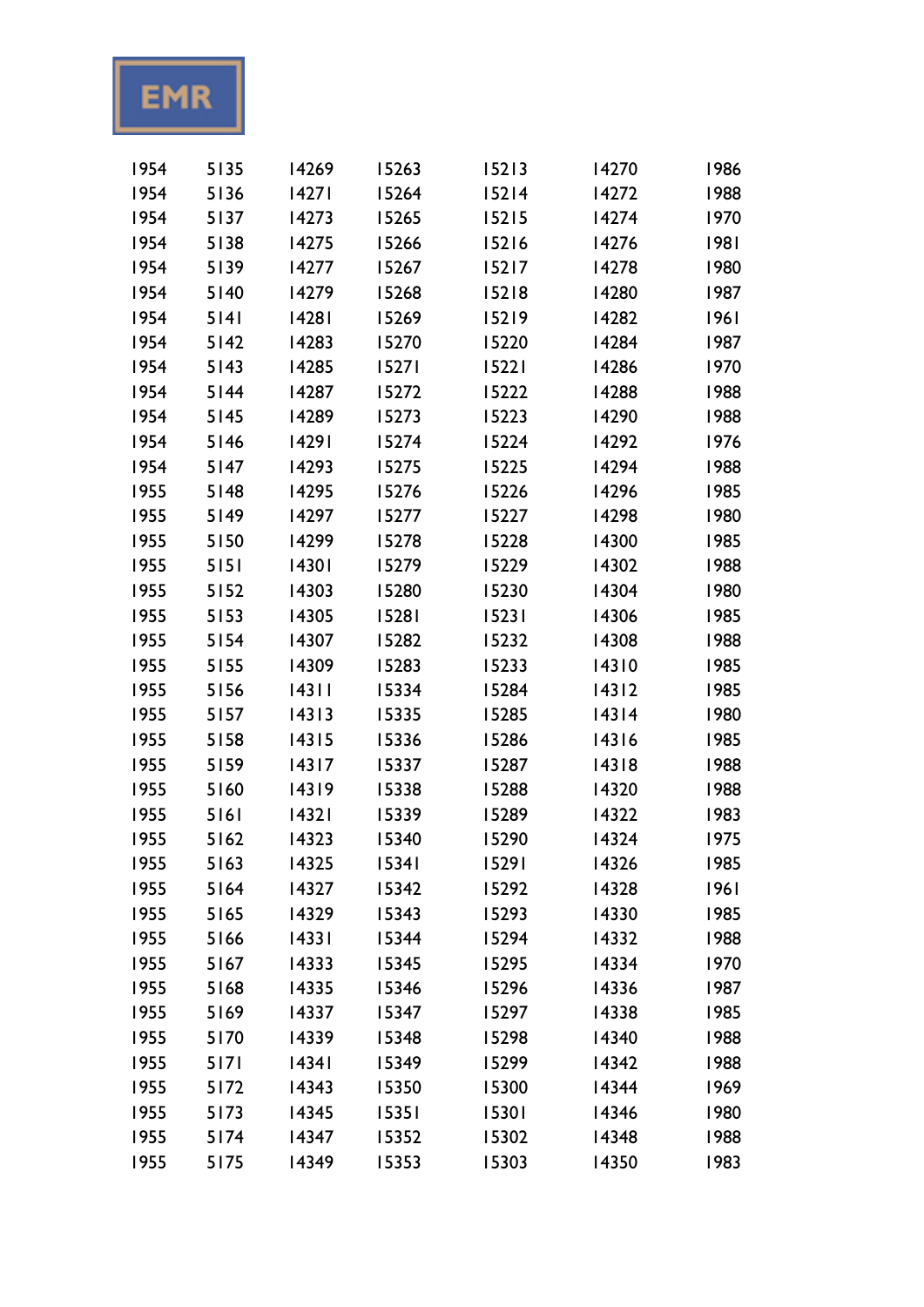

| 1955 | 5176 | 14351 | 15354 | 15304 | 14352 | 1981 |
|------|------|-------|-------|-------|-------|------|
| 1955 | 5177 | 14353 | 15355 | 15305 | 14354 | 1988 |
| 1955 | 5178 | 14355 | 15356 | 15306 | 14356 | 1980 |
| 1955 | 5179 | 14357 | 15357 | 15307 | 14358 | 1988 |
| 1955 | 5180 | 14359 | 15358 | 15308 | 14360 | 1979 |
| 1955 | 5181 | 14361 | 15359 | 15309 | 14362 | 1985 |
| 1955 | 5182 | 14363 | 15360 | 15310 | 14364 | 1988 |
| 1955 | 5183 | 14365 | 15361 | 15311 | 14366 | 1988 |
| 1955 | 5184 | 14367 | 15362 | 15312 | 14368 | 1988 |
| 1955 | 5185 | 14369 | 15363 | 15313 | 14370 | 1980 |
| 1955 | 5186 | 14371 | 15364 | 15314 | 14372 | 1980 |
| 1955 | 5187 | 14373 | 15365 | 15315 | 14374 | 1987 |
| 1955 | 5188 | 14375 | 15366 | 15316 | 14376 | 1985 |
| 1955 | 5189 | 14377 | 15367 | 15317 | 14378 | 1985 |
| 1955 | 5190 | 14379 | 15368 | 15318 | 14380 | 1988 |
| 1955 | 5191 | 14381 | 15369 | 15319 | 14382 | 1985 |
| 1955 | 5192 | 14383 | 15370 | 15320 | 14384 | 1978 |
| 1955 | 5193 | 14385 | 15371 | 15321 | 14386 | 1988 |
| 1955 | 5194 | 14387 | 15372 | 15322 | 14388 | 1988 |
| 1955 | 5195 | 14389 | 15373 | 15323 | 14390 | 1988 |
| 1955 | 5196 | 14391 | 15374 | 15324 | 14392 | 1972 |
| 1955 | 5197 | 14393 | 15375 | 15325 | 14394 | 1988 |
| 1955 | 5198 | 14395 | 15376 | 15326 | 14396 | 1981 |
| 1955 | 5199 | 14397 | 15377 | 15327 | 14398 | 1982 |
| 1955 | 5200 | 14399 | 15378 | 15328 | 14400 | 1986 |
| 1956 | 5201 | 14401 | 15379 | 15329 | 14402 | 1984 |
| 1956 | 5202 | 14403 | 15380 | 15330 | 14404 | 1988 |
| 1956 | 5203 | 14405 | 15381 | 15331 | 14406 | 1978 |
| 1956 | 5204 | 14407 | 15382 | 15332 | 14408 | 1957 |
| 1956 | 5205 | 14409 | 15383 | 15333 | 14410 | 1982 |
| 1956 | 5206 | 44    | 15394 | 15384 | 14412 | 1982 |
| 1956 | 5207 | 14413 | 15395 | 15385 | 14414 | 1988 |
| 1956 | 5208 | 14415 | 15396 | 15386 | 14416 | 1976 |
| 1956 | 5209 | 14417 | 15397 | 15387 | 14418 | 1988 |
| 1956 | 5210 | 14419 | 15398 | 15388 | 14420 | 1988 |
| 1956 | 5211 | 442   | 15399 | 15389 | 14422 | 1981 |
| 1956 | 5212 | 14423 | 15400 | 15390 | 14424 | 1982 |
| 1956 | 5213 | 14425 | 15401 | 15391 | 14426 | 1988 |
| 1956 | 5214 | 14427 | 15402 | 15392 | 14428 | 1981 |
| 1956 | 5215 | 14429 | 15403 | 15393 | 14430 | 1982 |
| 1956 | 5216 | 443   | 15404 | 15034 | 14432 | 984  |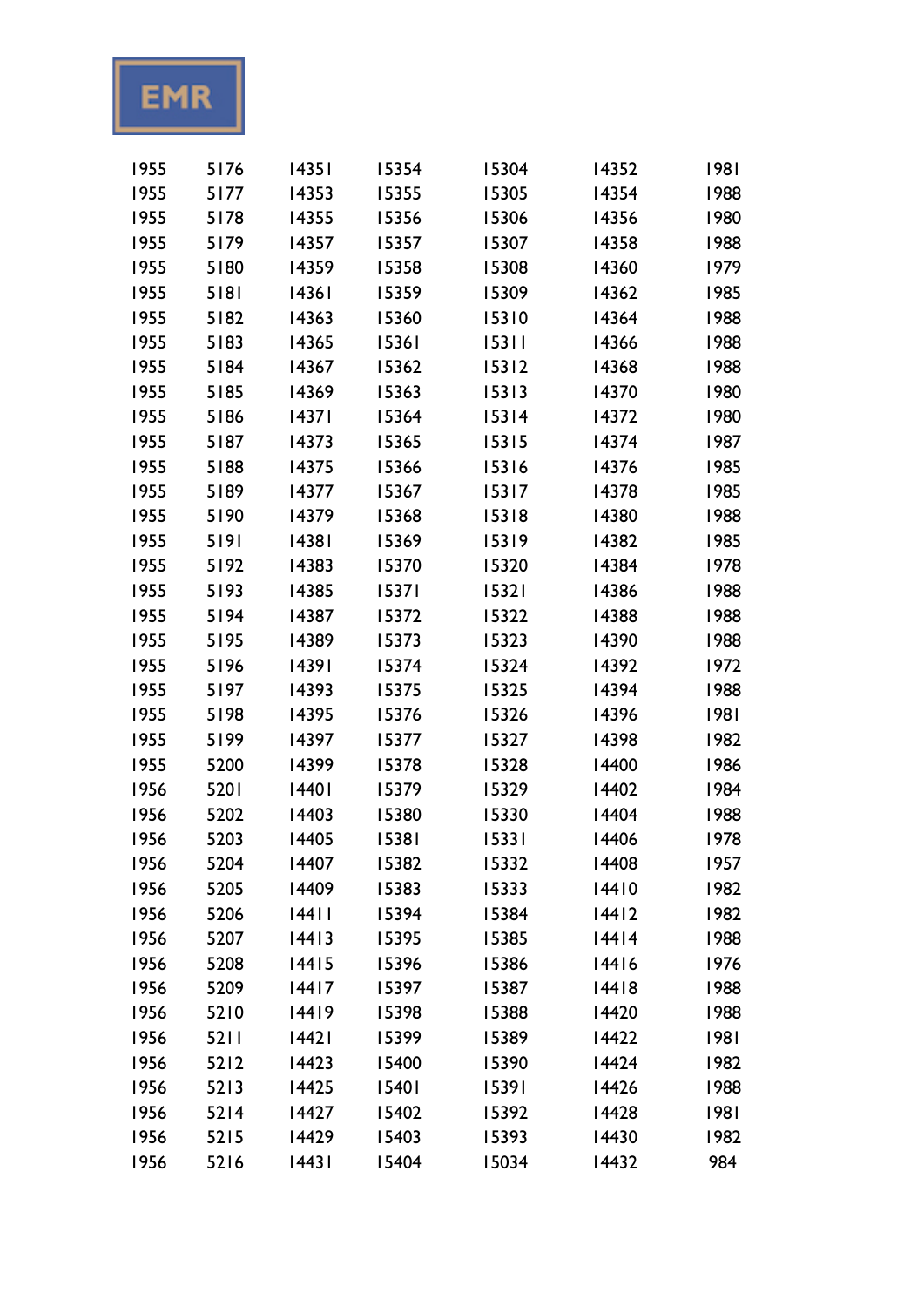

| 1956 | 5217             | 14433 | 15405   | 15035 | 14434   | 1985 |
|------|------------------|-------|---------|-------|---------|------|
| 1956 | 5218             | 14435 | 15406   | 15036 | 14436   | 1981 |
| 1956 | 5219             | 14437 | 15407   | 15037 | 14438   | 1982 |
| 1956 | 5220             | 14439 | 15408   | 15038 | 14440   | 1973 |
| 1956 | 5221             | 444   | 15409   | 15039 | 14442   | 1981 |
| 1956 | 5222             | 14443 | 15410   | 15040 | 14444   | 1981 |
| 1956 | 5223             | 14445 | 15411   | 15041 | 14446   | 1981 |
| 1956 | 5224             | 14447 | $15412$ | 15042 | 14448   | 1981 |
| 1956 | 5225             | 14449 | 15413   | 15043 | 14450   | 1958 |
| 1956 | 5226             | 14451 | $15414$ | 15044 | 14452   | 1985 |
| 1956 | 5227             | 14453 | 15415   | 15045 | 14454   | 1981 |
| 1956 | 5228             | 14455 | 15416   | 15046 | 14456   | 1981 |
| 1956 | 5229             | 14457 | $15417$ | 15047 | 14458   | 1970 |
| 1956 | 5230             | 14459 | 15418   | 15048 | 14460   | 1985 |
| 1956 | 5231             | 14461 | 15419   | 15049 | 14462   | 1988 |
| 1956 | 5232             | 14463 | 15420   | 15050 | 14464   | 1981 |
| 1956 | 5233             | 14465 | 15421   | 15051 | 14466   | 1981 |
| 1956 | 5234             | 14467 | 15422   | 15052 | 14468   | 1981 |
| 1956 | 5235             | 14469 | 15423   | 15053 | 14470   | 1981 |
| 1956 | 5236             | 447   | 15424   | 15054 | 14472   | 1982 |
| 1956 | 5237             | 14473 | 15425   | 15055 | 14474   | 1981 |
| 1956 | 5238             | 14475 | 15426   | 15056 | 14476   | 1981 |
| 1956 | 5239             | 14477 | 15427   | 15057 | 14478   | 1981 |
| 1956 | 5240             | 14479 | 15428   | 15058 | 14480   | 1972 |
| 1956 | 524 <sub>1</sub> | 448   | 15429   | 15059 | 14482   | 1984 |
| 1956 | 5242             | 14483 | 15430   | 15060 | 14484   | 1988 |
| 1956 | 5243             | 14485 | 15431   | 15061 | 14486   | 1981 |
| 1956 | 5244             | 14487 | 15432   | 15062 | 14488   | 1982 |
| 1956 | 5245             | 14489 | 15433   | 15063 | 14490   | 1961 |
| 1956 | 5246             | 14491 | 15434   | 15064 | 14492   | 1972 |
| 1956 | 5247             | 14493 | 15435   | 15065 | 14494   | 1957 |
| 1956 | 5248             | 14495 | 15436   | 15066 | 14496   | 1972 |
| 1957 | 5249             | 14497 | 15437   | 15067 | 14498   | 1982 |
| 1957 | 5250             | 14499 | 15438   | 15068 | 14500   | 1981 |
| 1957 | 5251             | 14501 | 15439   | 15069 | 14502   | 1984 |
| 1957 | 5252             | 14503 | 15440   | 15070 | 14504   | 1983 |
| 1957 | 5253             | 14505 | 15441   | 15071 | 14506   | 1984 |
| 1957 | 5254             | 14507 | 15442   | 15072 | 14508   | 97   |
| 1957 | 5255             | 14509 | 15443   | 15073 | 14510   | 1981 |
| 1957 | 5256             | 14511 | 15444   | 15074 | $14512$ | 1981 |
| 1957 | 5257             | 14513 | 15445   | 15075 | 14514   | 1982 |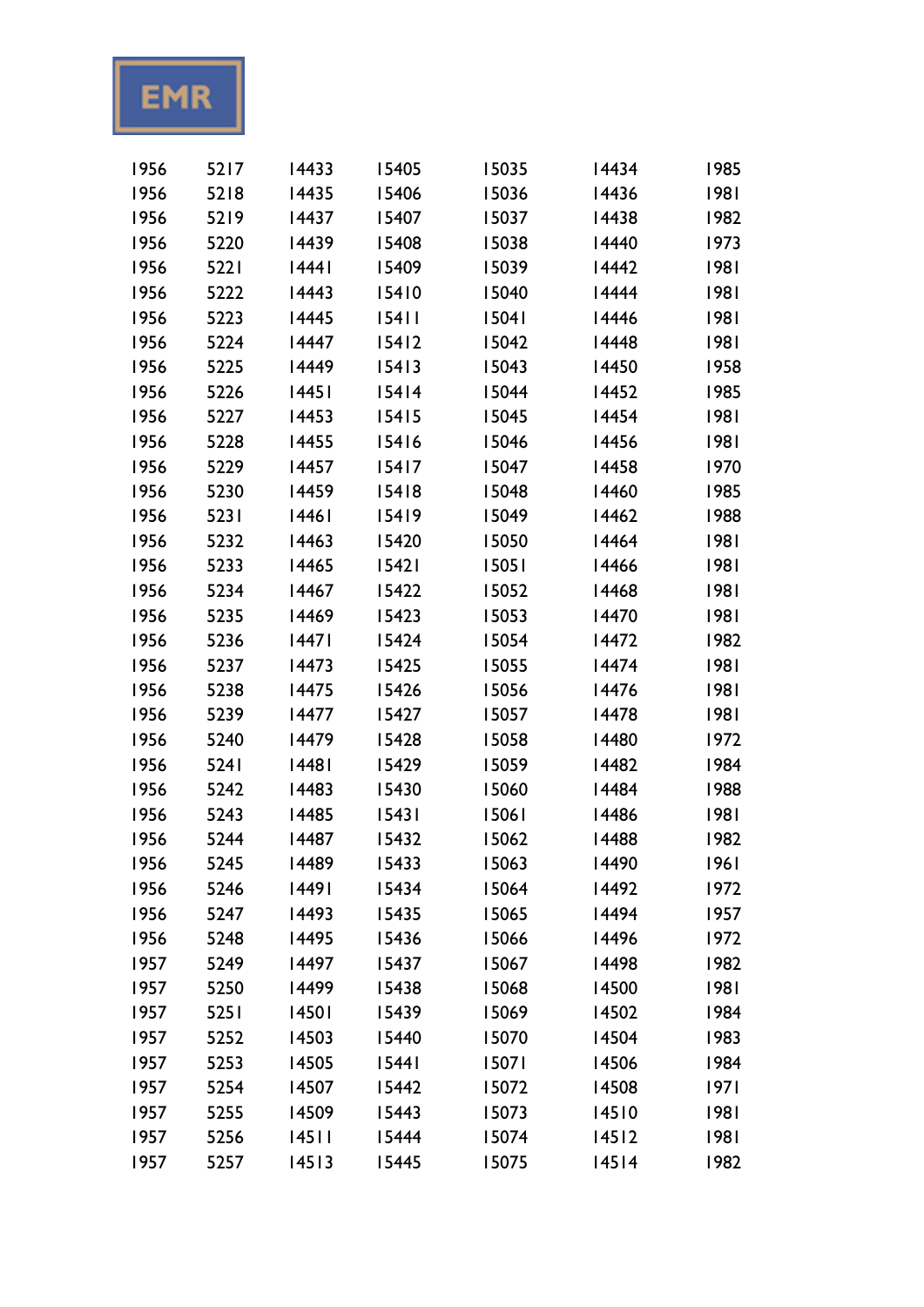

| 1957 | 5258 | 14515 | 15446 | 15076 | 14516 | 1985  |
|------|------|-------|-------|-------|-------|-------|
| 1957 | 5259 | 14517 | 15447 | 15077 | 14518 | 1980. |
| 1957 | 5260 | 14519 | 15448 | 15078 | 14520 | 1985  |

### 2 HAP

| Date   | Unit   | Motor       | Driving   | Withdrawn,<br>disbanded |
|--------|--------|-------------|-----------|-------------------------|
| formed | number | brake third | trailer   | or                      |
|        |        |             | composite | reformed                |
|        |        |             |           |                         |
| 1958   | 5601   | 14521       | 16001     | 1976                    |
| 1958   | 5602   | 14522       | 16002     | 1977                    |
| 1958   | 5603   | 14523       | 16003     | 1977                    |
| 1958   | 5604   | 14524       | 16004     | 1983                    |
| 1958   | 5605   | 14525       | 16005     | 1983                    |
| 1958   | 5606   | 14526       | 16006     | 1983                    |
| 1958   | 5607   | 14527       | 16007     | 1981                    |
| 1958   | 5608   | 14528       | 16008     | 1981                    |
| 1958   | 5609   | 14529       | 16009     | 1982                    |
| 1958   | 5610   | 14530       | 16010     | 1982                    |
| 1958   | 56 I I | 14531       | 16011     | 1982                    |
| 1958   | 5612   | 14532       | 16012     | 1982                    |
| 1958   | 5613   | 14533       | 16013     | 1982                    |
| 1958   | 5614   | 14534       | 16014     | 1982                    |
| 1958   | 5615   | 14535       | 16015     | 1982                    |
| 1958   | 5616   | 14536       | 16016     | 1983                    |
| 1958   | 5617   | 14537       | 16017     | 1982                    |
| 1958   | 5618   | 14538       | 16018     | 1980                    |
| 1958   | 5619   | 14539       | 16019     | 1982                    |
| 1958   | 5620   | 14540       | 16020     | 1982                    |
| 1958   | 5621   | 14541       | 16021     | 1982                    |
| 1958   | 5622   | 14542       | 16022     | 1980                    |
| 1958   | 5623   | 14543       | 16023     | 1982                    |
| 1958   | 5624   | 14544       | 16024     | 1967                    |
| 1958   | 5625   | 14545       | 16025     | 1983                    |
| 1958   | 5626   | 14546       | 16026     | 1983                    |
| 1958   | 5627   | 14547       | 16027     | 1983                    |
| 1958   | 5628   | 14548       | 16028     | 1982                    |
| 1958   | 5629   | 14549       | 16029     | 1982                    |
| 1958   | 5630   | 14550       | 16030     | 1982                    |
| 1958   | 5631   | 14551       | 16031     | 1982                    |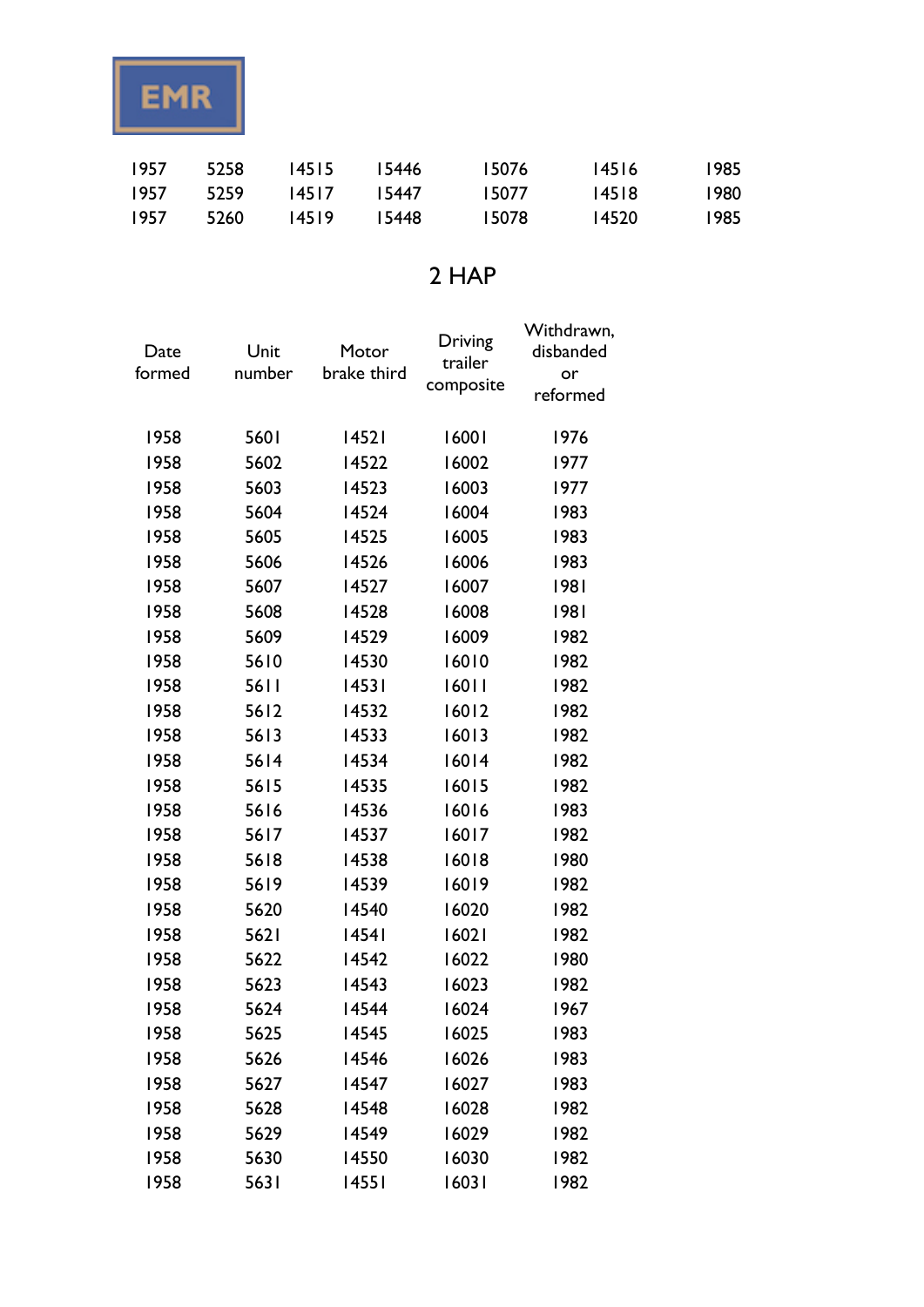

| 1958 | 5632 | 14552 | 16032 | 1982 |
|------|------|-------|-------|------|
| 1958 | 5633 | 14553 | 16033 | 1982 |
| 1958 | 5634 | 14554 | 16034 | 1982 |
| 1958 | 5635 | 14555 | 16035 | 1983 |
| 1958 | 5636 | 14556 | 16036 | 1976 |

### 2 EPB

| Date<br>formed | Unit<br>number | Motor<br>brake third | Driving<br>trailer<br>composite | Unit<br>renumbered<br>after facelift<br>1982-1985 | Withdrawn<br>or<br>reformed |
|----------------|----------------|----------------------|---------------------------------|---------------------------------------------------|-----------------------------|
| 1959           | 5651           | 14557                | 16101                           | 6333                                              | 1993                        |
| 1959           | 5652           | 14558                | 16102                           | 6313                                              | 1993                        |
| 1959           | 5653           | 14559                | 16103                           | 6316                                              | 1994                        |
| 1959           | 5654           | 14560                | 16104                           | 6324                                              | 1994                        |
| 1959           | 5655           | 14561                | 16105                           | 6320                                              | 1995                        |
| 1959           | 5656           | 14562                | 16106                           | 6309                                              | 1995                        |
| 1959           | 5657           | 14563                | 16107                           | 6334                                              | 1988 RF                     |
| 1959           | 5658           | 14564                | 16108                           | 6308                                              | 1995                        |
| 1959           | 5659           | 14565                | 16109                           | 6311                                              | 1994                        |
| 1959           | 5660           | 14566                | 16110                           | 6318                                              | 1994                        |
| 1959           | 5661           | 14567                | 16111                           | 6325                                              | 1994                        |
| 1959           | 5662           | 14568                | 16112                           | 6319                                              | 1994                        |
| 1959           | 5663           | 14569                | 16113                           | 6332                                              | 1995                        |
| 1959           | 5664           | 14570                | 16114                           | 6329                                              | 1986 RF                     |
| 1959           | 5665           | 14571                | 16115                           | 6306                                              | 1994                        |
| 1959           | 5666           | 14572                | 16116                           | 6327                                              | 1993                        |
| 1959           | 5667           | 14573                | 16117                           | 6307                                              | 1995                        |
| 1959           | 5668           | 14574                | 16118                           | 6310                                              | 1994                        |
| 1959           | 5669           | 14575                | 16119                           | 6322                                              | 1989 RF                     |
| 1959           | 5670           | 14576                | 16120                           | 6303                                              | 1993                        |
| 1959           | 5671           | 14577                | 16121                           | 6301                                              | 1994                        |
| 1959           | 5672           | 14578                | 16122                           | 6317                                              | 1993                        |
| 1959           | 5673           | 14579                | 16123                           | 6312                                              | 1994                        |
| 1959           | 5674           | 14580                | 16124                           | 6302                                              | 1994                        |
| 1959           | 5675           | 14581                | 16125                           | 6323                                              | 1994                        |
| 1959           | 5676           | 14582                | 16126                           | 6328                                              | 1994                        |
| 1959           | 5677           | 14583                | 16127                           | 6331                                              | 1995                        |
| 1959           | 5678           | 14584                | 16128                           | 6321                                              | 1984 RF                     |
| 1959           | 5679           | 14585                | 16129                           | 6326                                              | 1994                        |